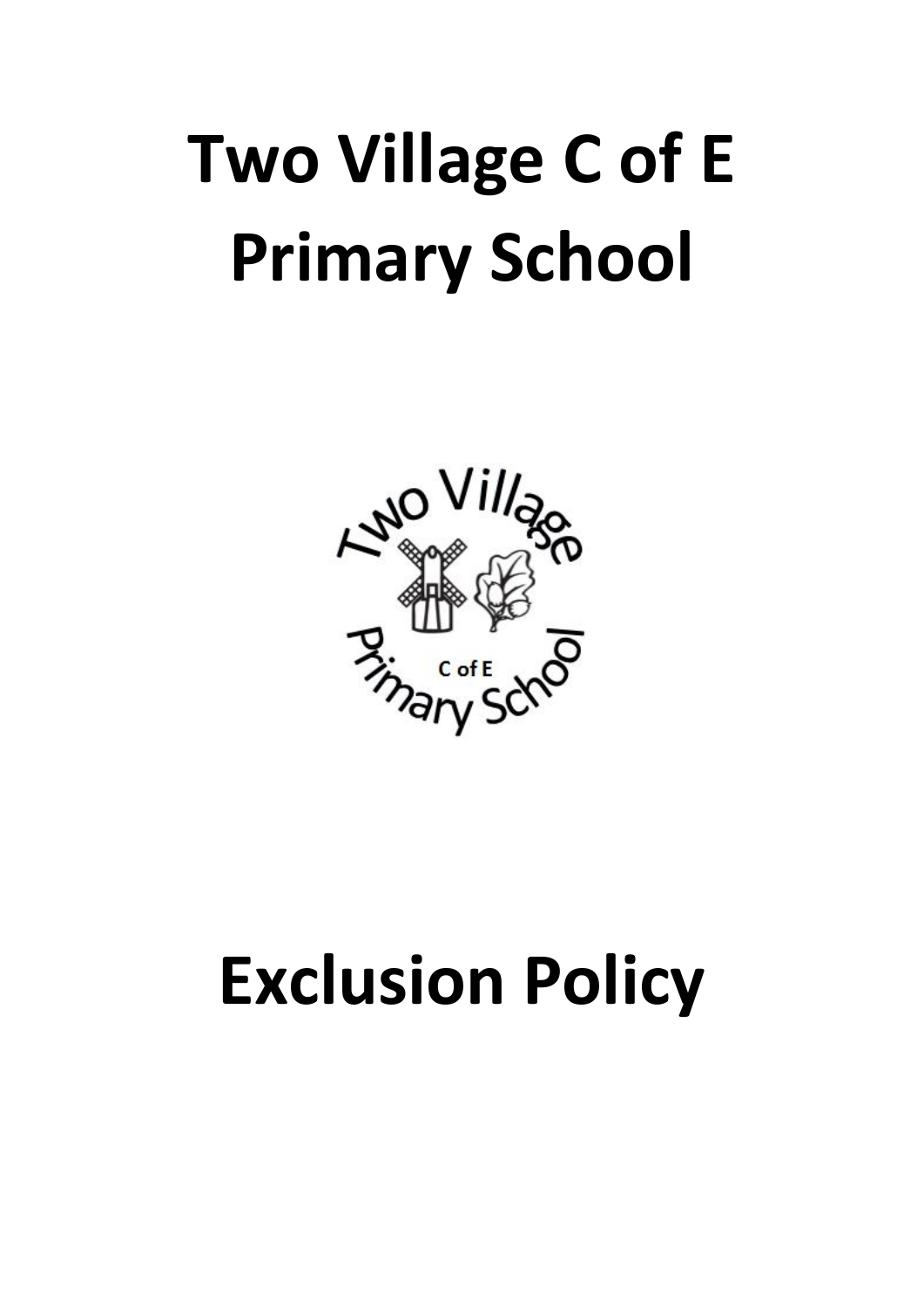

#### **CONTENTS:**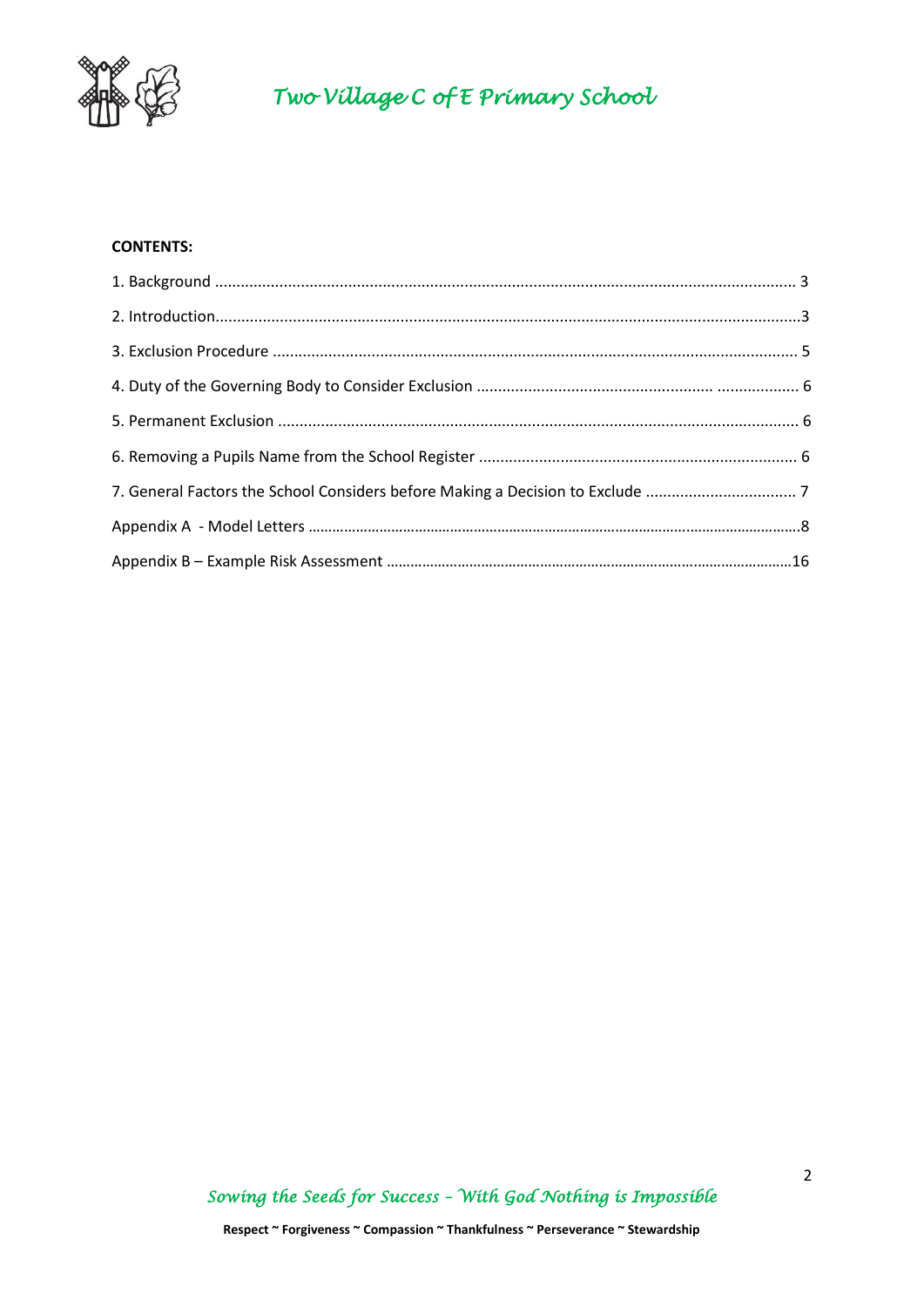

#### **EXCLUSION POLICY**

#### **1. Background**

1.1 This policy deals with the policy and practice which informs Two Village Primary School's use of exclusion. It is written in accordance with the DFE statutory guidance "*Exclusion from maintained Schools, Academies and Pupil Referral Units in England"* June 2013, updated in June 2015.

1.2 It is underpinned by the shared commitment of all members of the school community to achieve two important aims:

1.2.1 To ensure the safety and well-being of all members of the school community and to maintain an appropriate education environment in which all can learn and succeed;

1.2.2 To realise the aim of reducing the need to use exclusion as a sanction.

1.3 The following are the key principles that underpin this policy and must be considered in all decision making:

1.3.1 Permanent exclusion should only be used as a last resort, in response to a serious breach or persistent breaches of our Behaviour Policy and where allowing the pupil to remain in school would seriously harm the education or welfare of the pupil or others in the school;

1.3.2 The decision to exclude a pupil must be lawful, reasonable and fair;

1.3.3 Particular consideration should be given to the fair treatment of pupils from groups who are vulnerable to exclusion;

1.3.4 Disruptive behaviour can be an indication of unmet needs. Where we have concerns about a pupil's behaviour we would try to identify whether there are any casual factors and intervene early in order to reduce the need for a subsequent exclusion. In this situation, we would give consideration to a multi-agency assessment that goes beyond the pupil's educational needs;

1.3.5 All children have a right to an education. Our school will set and mark work for pupils during the first five school days of exclusion and alternative provision must be arranged from the sixth day.

1.3.6 Where parents dispute the decision of a Governing Body not to reinstate a permanently excluded pupil, they can ask for this decision to be reviewed by an independent review panel. Where this is an allegation of discrimination (under the Equality Act 2010) in relation to a fixed-period or permanent exclusion, parents can also make a claim to the First-tier Tribunal (for disability discrimination) or a County Court (for other forms of discrimination)

1.3.7 Excluded pupils should be enabled and encouraged to participate at all stages of the exclusion process, taking into account their age and understanding.

#### **2. Introduction**

2.1 The decision to exclude a pupil will be taken in the following circumstances:

2.1.1 In response to a serious breach of our Behaviour Policy;

2.1.2 If allowing the pupil to remain in school would seriously harm the education or welfare of other persons or the pupil in the School.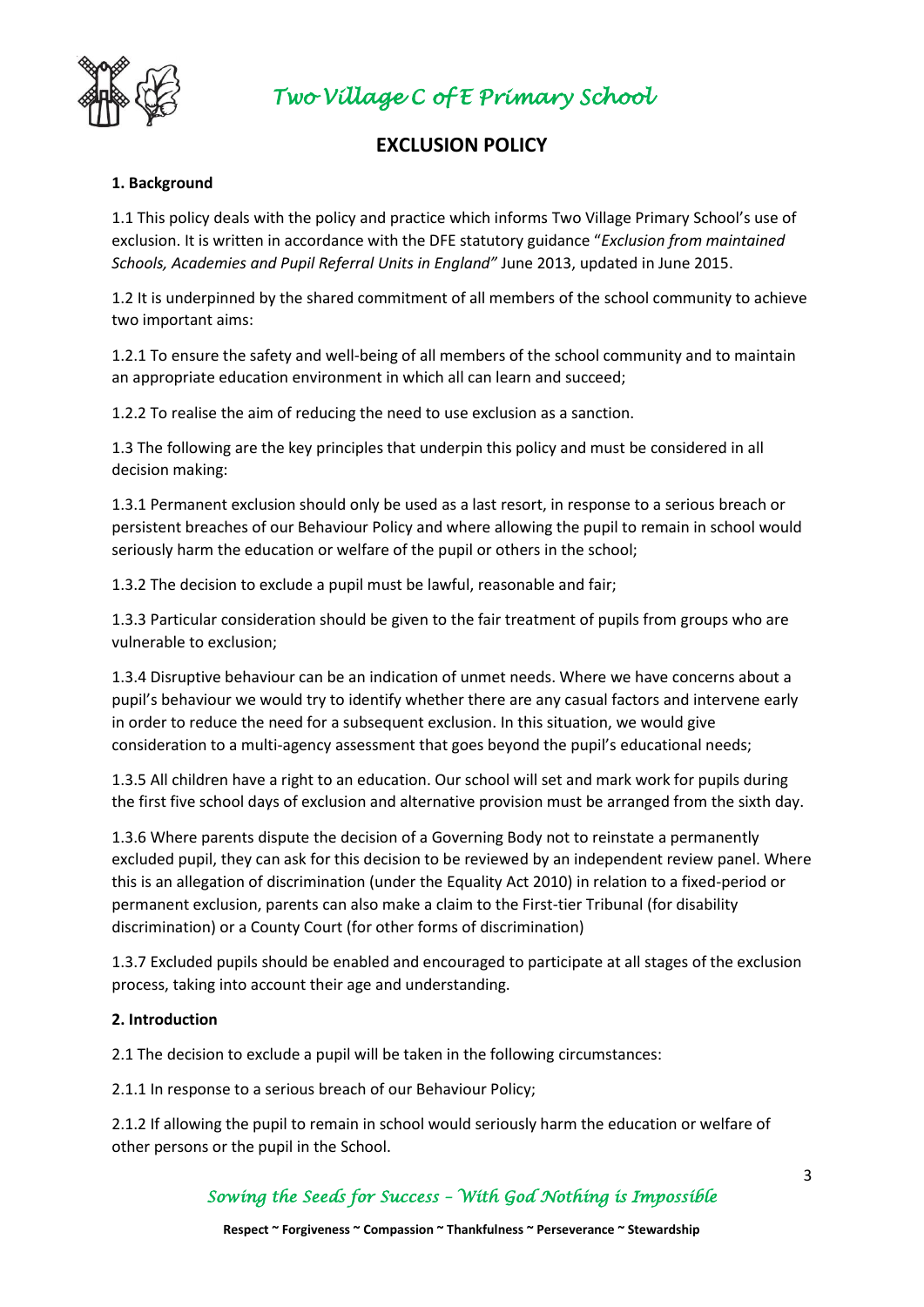

2.2 Exclusion is an extreme sanction and is only administered by the Headteacher or Deputy Headteacher in the absence of the Headteacher.

2.3 Exclusion, whether for a fixed term or permanent may be used for any of the following, all of which constitute examples of unacceptable conduct, and are infringements of the School's Behaviour Policy:

2.3.1 Verbal abuse to staff, pupils or others;

2.3.2 Physical abuse to / attack on staff, pupils or others;

2.3.3 Indecent behaviour;

2.3.4 Damage to property;

2.3.5 Misuse of illegal drugs or other substances;

2.3.6 Theft;

2.3.7 Serious actual or threatened violence against another pupil or a member of staff;

2.3.8 Sexual abuse or assault;

2.3.9 Supplying an illegal drug;

2.3.10 Carrying an offensive weapon;

2.3.11 Arson;

2.3.12 Unacceptable behaviour which has previously been reported and for which school sanctions and other interventions have not been successful in modifying the pupil's behaviour.

2.4 This is not an exhaustive list and there may be other situations where the Headteacher makes the judgement that exclusion is an appropriate sanction.

2.5 The behaviour of pupils outside of the school can be considered as grounds for exclusion.

2.6 Frequently the Headteacher will decide not to use the extreme sanction of an exclusion but will decide that a Pastoral Support Plan should be drawn up to try avoid the sanction of an exclusion in the future. This might be accompanied by an internal exclusion.

2.7 Any decision of a school, including exclusion, must be made in line with the principles of administrative law, i.e. that it is: lawful (with respect to the legislation relating directly to exclusions and a school's wider legal duties, including the European Convention of Human Rights); rational; reasonable; fair; and proportionate.

2.8 Headteachers must take account of their legal duty of care when sending a pupil home following an exclusion.

2.9 When establishing the facts in relation to an exclusion decision, the Headteacher must apply a civil standard of proof, i.e. 'on the balance of probabilities' it is more likely than not that a fact is true, rather than a criminal standard of 'beyond reasonable doubt'.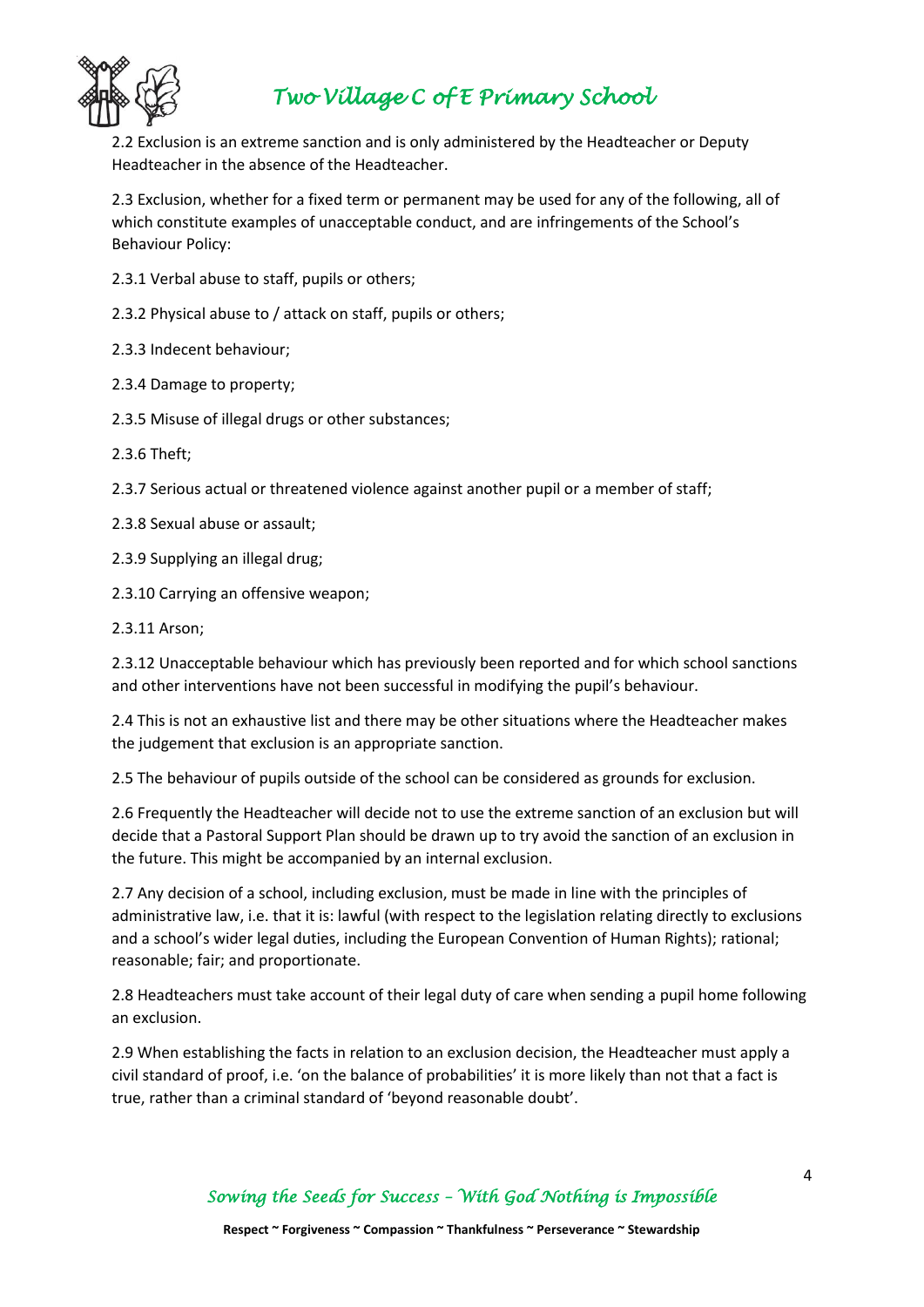

2.10 Under the Equality Act 2010 ("the Equality Act") schools must not discriminate against, harass or victimise pupils because of their: sex, race, disability, religion or belief; sexual orientation; because of a pregnancy/maternity; or because of a gender reassignment. For disabled children, this includes a duty to make reasonable adjustments to policies and practices.

2.11 'Informal' or 'unofficial' exclusions, such as sending pupil's home to 'cool off' are unlawful, and must not be used regardless of whether they occur with the agreement of parents or carers. Any exclusion of a pupil, even for short periods of time, must be formally recorded.

2.12 In exceptional cases, usually where further evidence has come to light, a further fixed-period exclusion may be issued to begin immediately after the first period ends.

#### **3. Exclusion Procedure**

3.1 Most exclusions are of a fixed term nature and are of short duration (usually between one and three days). The DFE regulations allow the Headteacher to exclude a pupil for one or more fixed periods not exceeding 45 School days in any one school year.

3.2 The Governing Body have established arrangements to review promptly all permanent exclusions from the school and all fixed term exclusions that would lead to a pupil being excluded for more than 15 days in a school term or missing a public examination. The Governing Body have established arrangements to review fixed term exclusions which would lead to a pupil being excluded for more than five days but not more than 15 days in a school term where a parent has expressed a wish to make representations.

3.3 Following exclusion, parents must be contacted immediately where possible. A letter will be sent giving details of the exclusion and the date the exclusion ends. Parents have a right to make representations to the Governing Body and the school as directed in the letter.

3.4 A return to school meeting will be held following the expiry of the fixed term exclusion and this will involve a member of the Leadership Team and other staff where appropriate. During this meeting a Support Plan will be drawn up, which will include a review date. During the course of a fixed term exclusion, where the pupil is to be at home, parents are advised that the pupil is not allowed on the school premises, and that daytime supervision is their responsibility as parents / carers.

3.5 In the following circumstances, the Headteacher must inform both the Governing Body and the Local Authority immediately - this notification must include reasons and duration of any fixed term exclusion:

3.5.1 A permanent exclusion;

3.5.2 Exclusions which would result in the pupil being excluded for more than five school days (or more than ten lunchtimes) in a term; and

3.5.3 Exclusions which would result in the pupil missing public examinations or national curriculum tests.

3.6 Once a term the Headteacher must inform the Governing Body and the Local Authority of all other exclusions.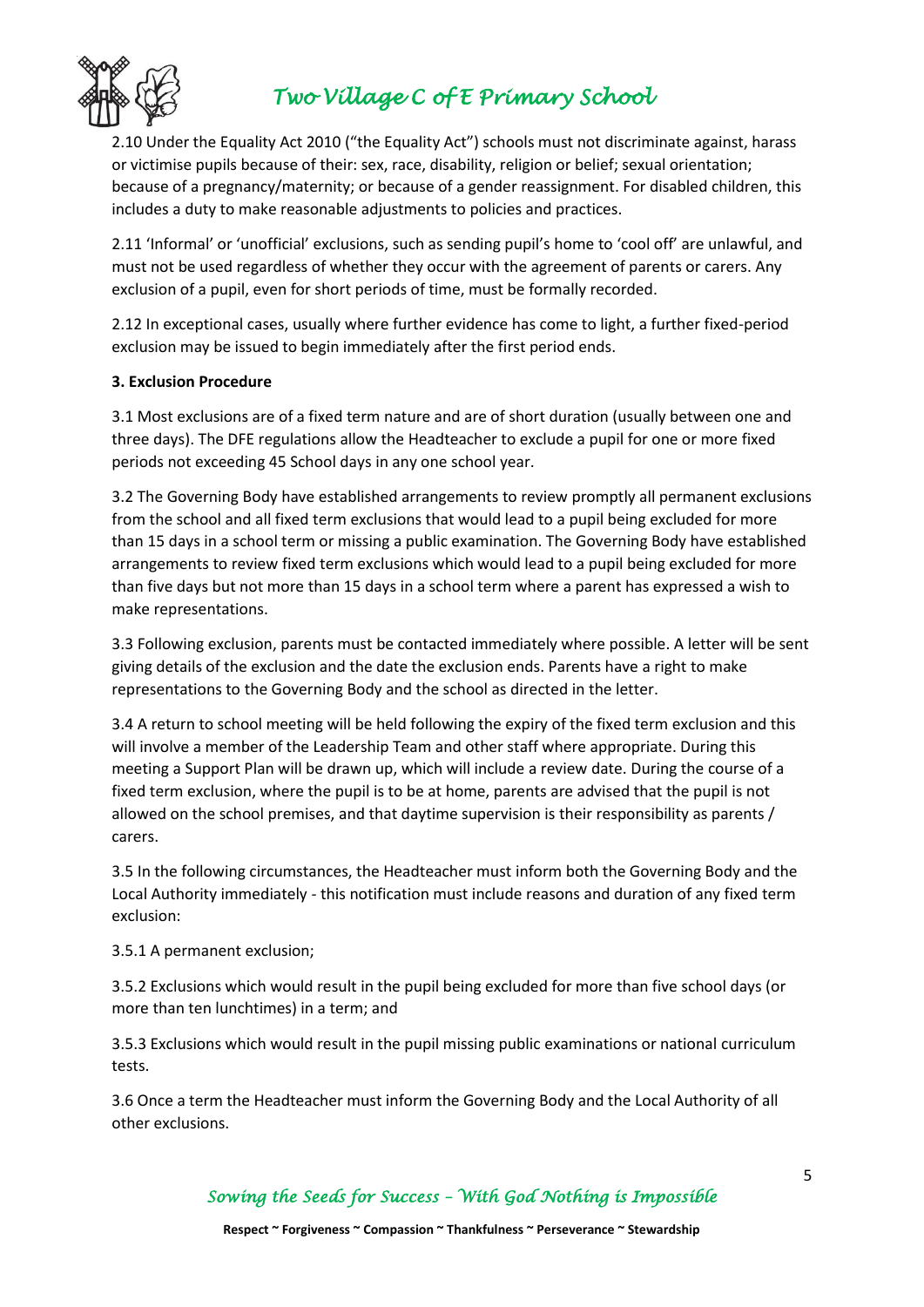

3.7 Records relating to exclusions will be stored confidentially.

3.8 For a fixed period exclusion of more than five days, the Governing Body under the guidance of the Headteacher, must agree suitable full-time education. This provision must begin no later than the sixth day of exclusion.

#### **4. Duty of the Governing Body to Consider Exclusion**

4.1 At Two Village the duty to consider parental representation about an exclusion is the responsibility of the Governing Body.

4.2 The Governing Body should form a committee consisting of at least three Governing Body members.

4.3 In responding to parental representations they must act in accordance with DFE statutory guidance at all times

4.4 Should a parent apply within the appropriate time frame for an independent review of a Governing Body decision not to reinstate a permanently excluded pupil, then the Trust will arrange for an independent review panel to review the decision. This panel will be required to operate and act within the statutory framework for such a review.

#### **5. Permanent Exclusion**

5.1 The decision to exclude a pupil permanently is a serious one. There are two main types of situation in which permanent exclusion may be considered:

5.1.1 The first is a final, formal step in a concerted process for dealing with disciplinary offences following the use of a wide range of other strategies, which have been used without success. It is an acknowledgement that all available strategies have been exhausted and is used as a last resort.

5.1.2 The second is where there are exceptional circumstances and it is not appropriate to implement other strategies and where it could be appropriate to permanently exclude a pupil for a first or 'one-off' offence. These might include:

5.1.2.1 Serious actual or threatened violence against another pupil or a member of staff;

5.1.2.2 Sexual abuse or assault;

5.1.2.3 Supplying an illegal drug;

5.1.2.4 Carrying an Offensive Weapon (Offensive weapons are defined in the Prevention of Crime Act 1993 as "any article made or adapted for causing injury to the person; or intended by the person having it with him for such use by him";

5.1.2.5 Arson;

5.1.2.6 Behaviour which poses a significant risk to the child's own safety.

5.2 The School will involve the police for any relevant offences. These instances are not exhaustive but indicate the severity of such offences and the fact that such behaviour seriously affects the discipline and well-being of the school.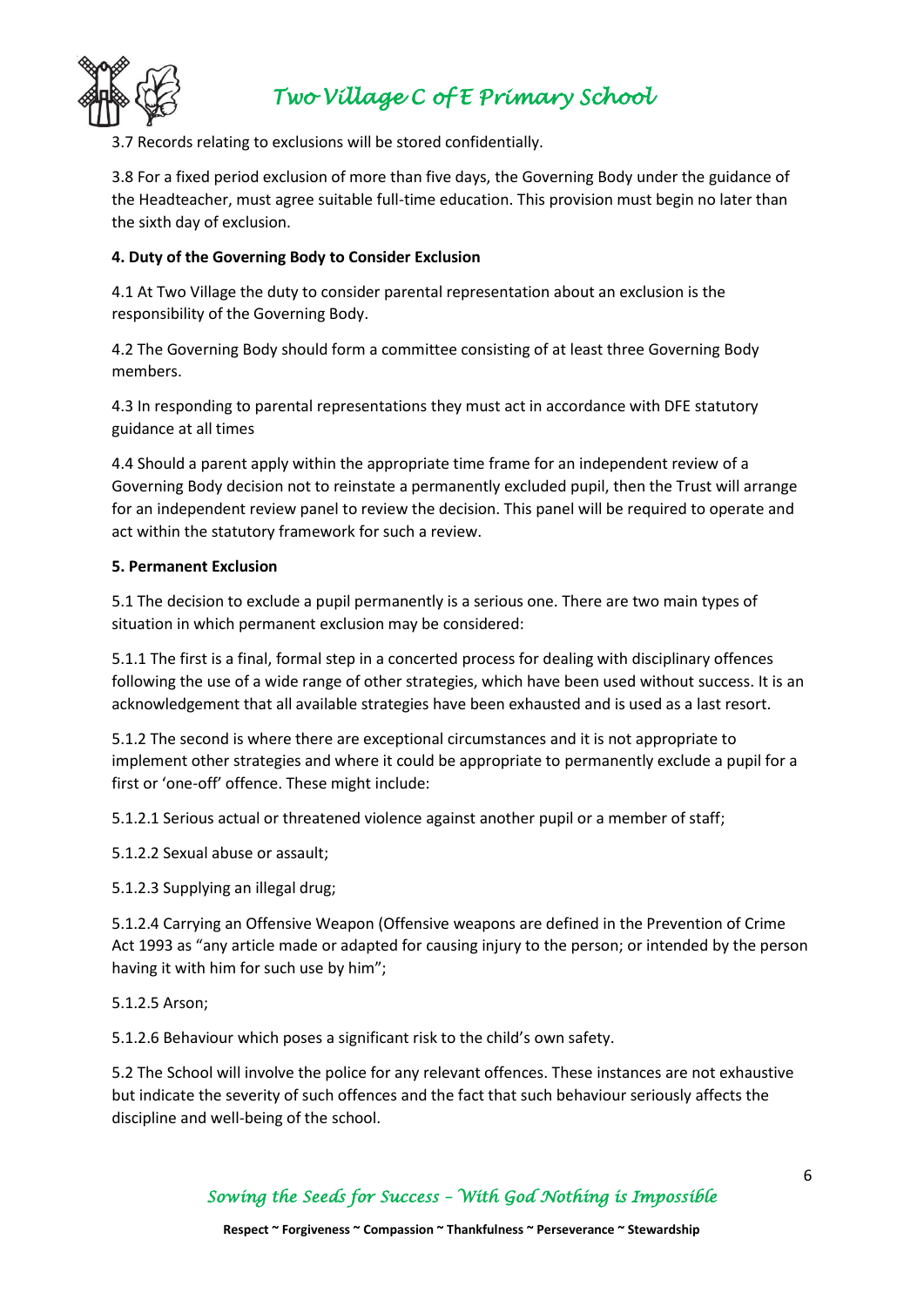

5.3 The law does not allow for extending a fixed-period exclusion into a permanent exclusion. In exceptional cases, usually where further evidence has come to light, a permanent exclusion may be issued to begin immediately after the end of the fixed period.

#### **6. Removing a Pupils Name from the School Register**

6.1 The Headteacher must remove a pupil's name from the School admissions register if:

6.1.1 15 school days have passed since the parents were notified of the governing body's decision to uphold a permanent exclusion and no application has been made for an independent review panel.

6.1.2 The parents have stated in writing that they will not be applying for an independent review panel.

6.2 Where an application for an independent review panel has been made within 15 School days, the Headteacher must wait until the review has been determined, or abandoned, before removing a pupil's name from the register.

6.3 Where a pupil's name is removed from the School register and a discrimination claim is subsequently made, the First-tier Tribunal or County Court has the power to direct that the pupil should be reinstated.

#### **7. General Factors the School Considers before Making a Decision to Exclude**

7.1 Exclusion will not be imposed instantly unless there is an immediate threat to the safety of others in the School or the pupil concerned. Before deciding whether to exclude a pupil either permanently or for a fixed period the Headteacher will:

7.1.1 Explore a placement at another local school to avoid exclusion – this would include a 'managed move';

7.1.2 Ensure appropriate investigations have been carried out;

7.1.3 Consider all the evidence available to support the allegations, taking into account the Behaviour Policy and Equal Opportunity Policies;

7.1.4 Allow the pupil to give her/his version of events;

7.1.5 Explore the wider context, taking into consideration how much the incident may have been provoked (for example by bullying or by racial or sexual harassment).

7.2 If the Headteacher is satisfied that on the balance of probabilities the pupil did what he/she is alleged to have done, then exclusion will be the outcome.

**Approved by Governors:** 20th May 2019

**Next review:** May 2020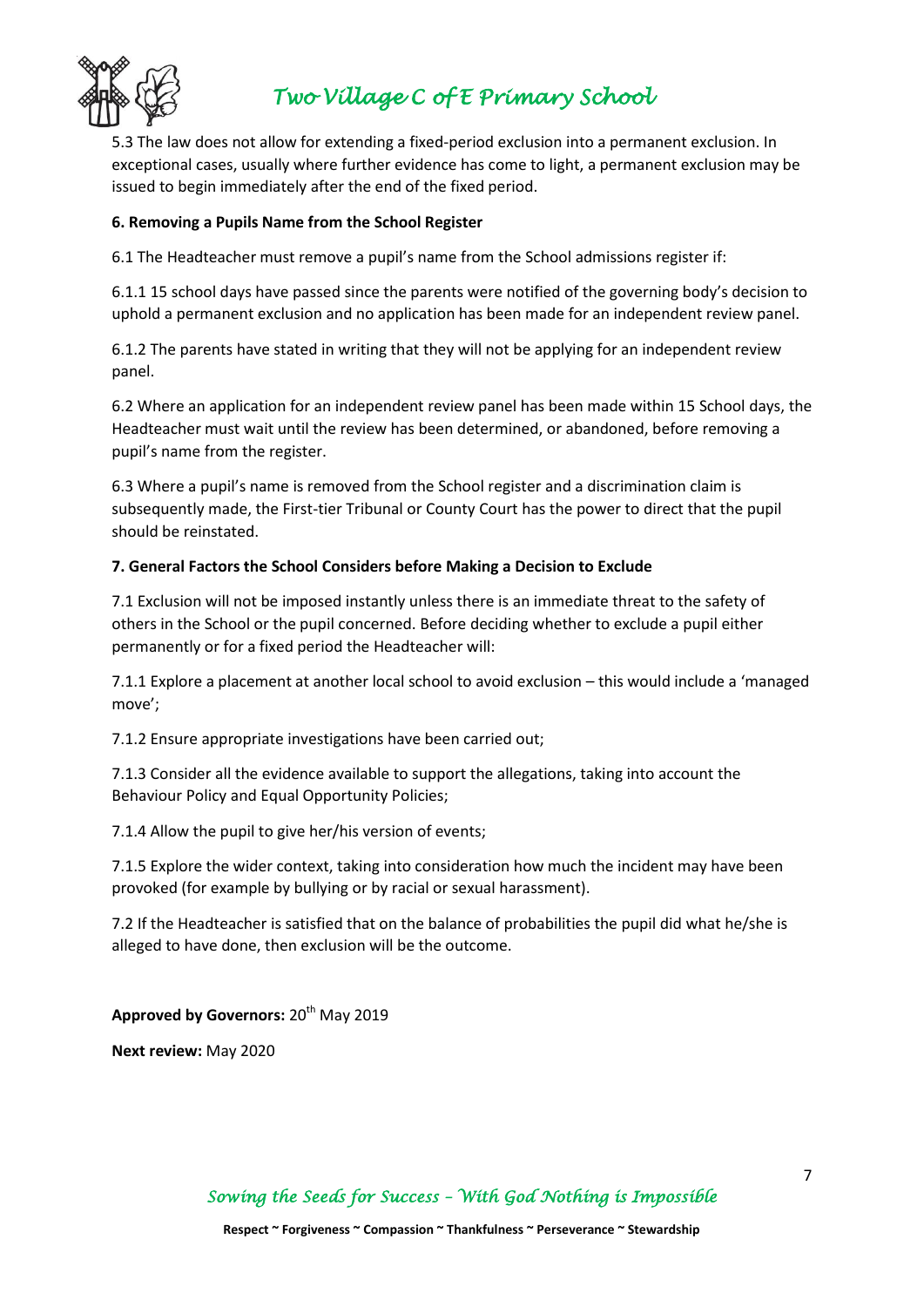

#### **Appendix A - Model Letters**

MODEL LETTER 1 - FROM HEAD TEACHER NOTIFYING PARENT OF A FIXED PERIOD EXCLUSION OF LESS THAN 6 DAYS, AND WHERE A PUBLIC EXAMINATION IS NOT MISSED

#### Dear [Parent's Name]

I am writing to inform you of my decision to exclude [Child's Name] for a fixed period of [Period of Exclusion]. This means that [Child's Name] will not be allowed in school for this period.

I realise that this exclusion may well be upsetting for you and your family, but the decision to exclude [Child's Name] has not been taken lightly. [Child's Name] has been excluded for this fixed period because [Reason for Exclusion].

You have a duty to ensure that your child is not present in a public place in school hours during this exclusion on [specify dates]. I must advise you that you may receive a penalty notice from the Local Authority if your child is present in a public place during school hours on the specified dates unless there is reasonable justification.

You have the right to make representations to the Governing Body Discipline Committee. If you wish to make representations please contact [Name of Contact (usually the Clerk, who is not an employee of the school)] on/at [Contact Details – Address, Phone Number, email (usually school contact details)], as soon as possible.

You should also be aware that if you think the exclusion relates to a disability your child has, and you think disability discrimination has occurred, you have the right to make a claim under the Equality Act 2010 to the First Tier Tribunal (for disability discrimination) or a County Court (for other forms of discrimination). Making a claim would not affect your right to make representations to the Governing Body.

You also have the right to see a copy of [Name of Child]'s school record. Due to confidentiality restrictions, you will need to notify me in writing if you wish to be supplied with a copy of [Name of Child]'s school record. I will be happy to supply you with a copy if you request it. There may be a charge for photocopying.

The school will continue to set work for [Name of Child] during the period of his/her exclusion [Please insert what arrangements are in place for this]. Please ensure that any work set by the school is completed and returned to us for marking.

You and [child's name] are requested to attend a reintegration interview with me [alternatively, specify the name of another staff member] at [place] on [date] at [time]. If that is not convenient, please contact the School to arrange a suitable alternative date and time. The purpose of the reintegration interview is to discuss how best your child's return to school can be managed. Failure to attend a reintegration interview will be a factor taken into account by a magistrates' court if, on future application, they consider whether to impose a parenting order on you.

You may find it useful to contact The Coram Children's Legal Centre on 0345 345 4345 for education legal advice for those eligible for Legal Aid. Lines are open from 9.00am to 8.00pm Monday to Friday and from 9.00am to 12.30pm Saturday.

www.childrenslegalcentre.com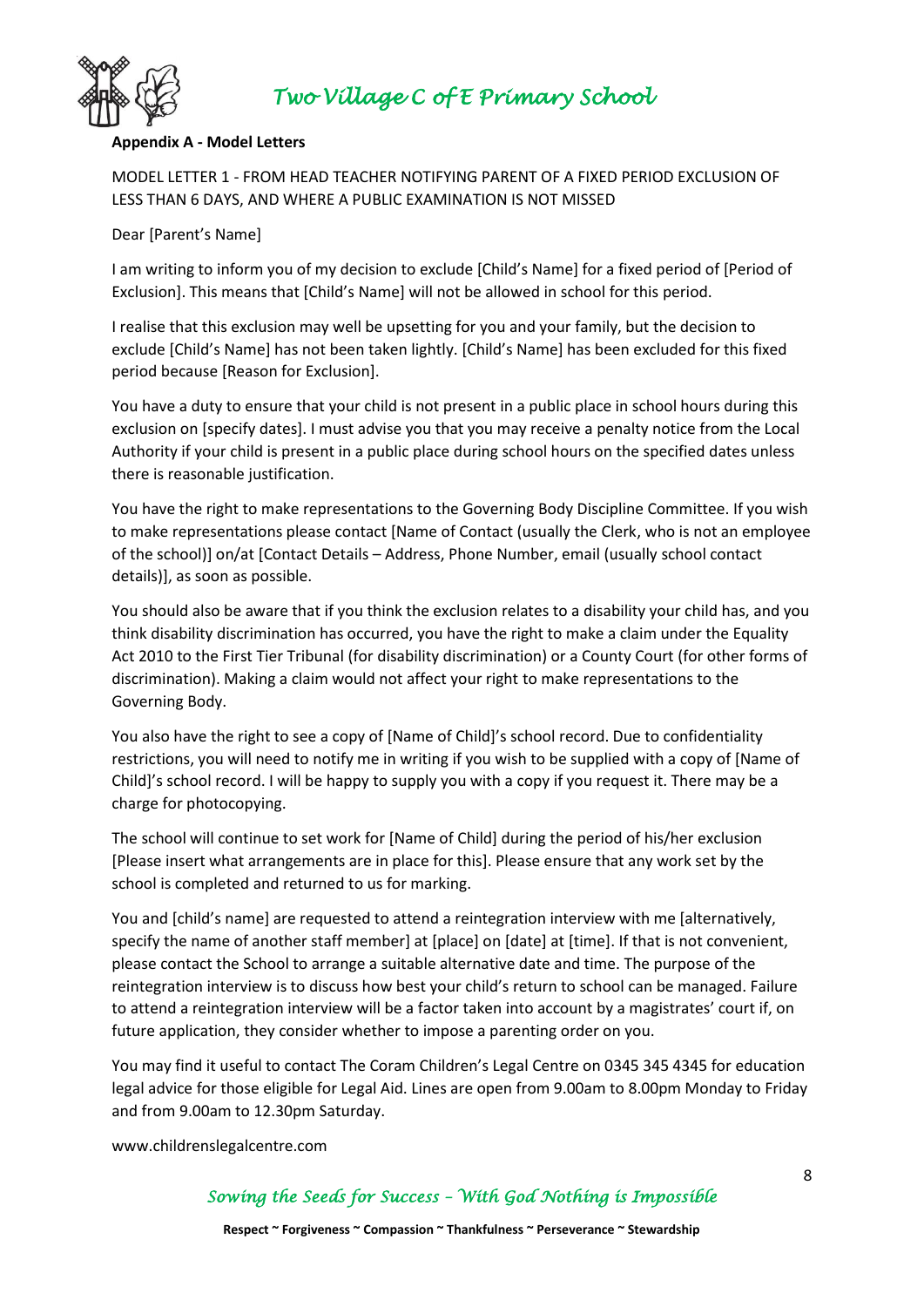

[Name of Child]'s exclusion expires on [Date] and we expect [Name of Child] to be back in school on [Date] at [Time].

Yours sincerely

[Name]

Headteacher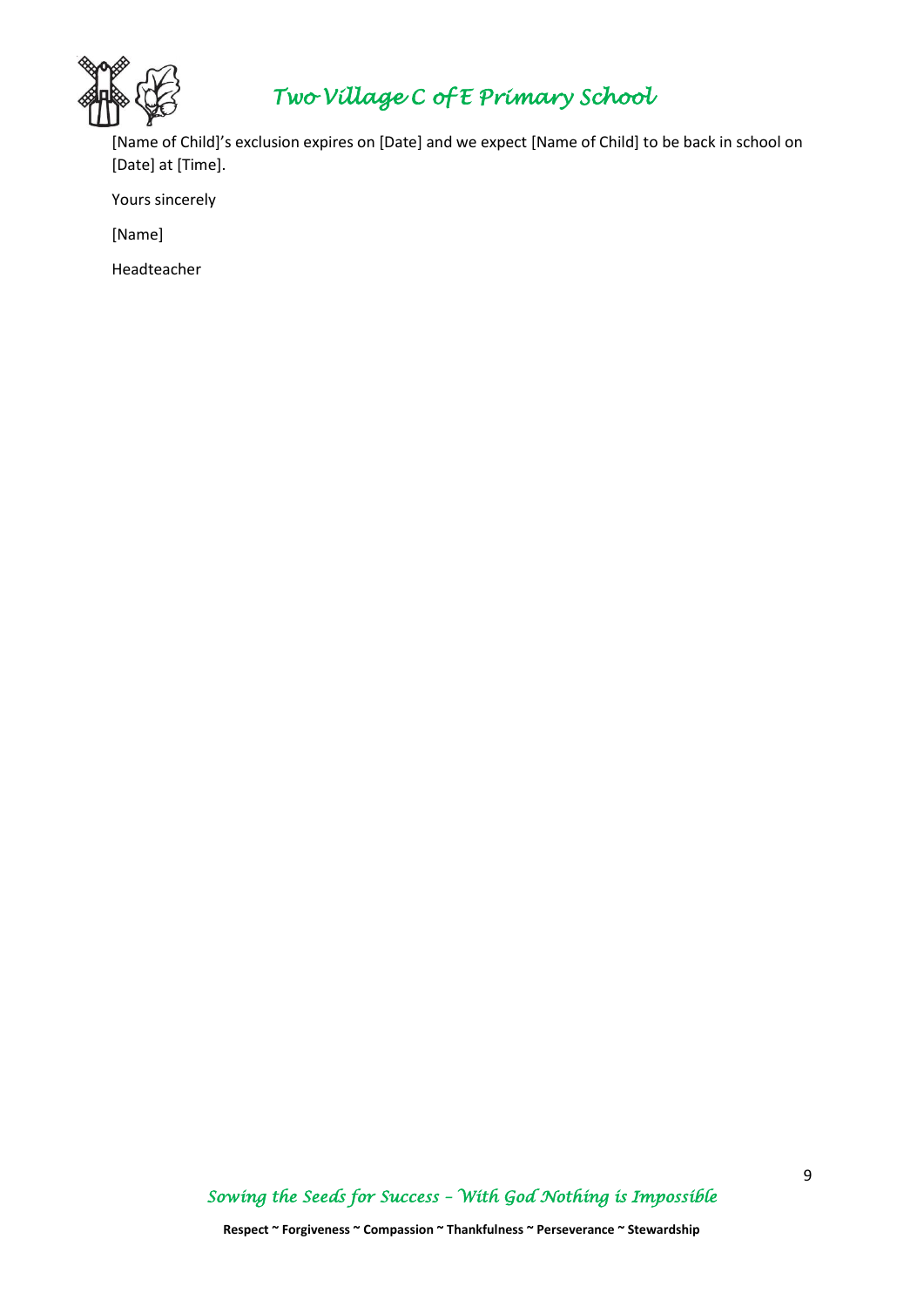

MODEL LETTER 2 - FROM HEAD TEACHER NOTIFYING PARENT OF A FIXED PERIOD EXCLUSION OF 6 TO 15 DAYS, OR WHERE CUMULATIVE EXCLUSIONS IN THE SAME TERM FALL WITHIN THIS RANGE, OR WHERE A PUBLIC EXAMINATION IS MISSED

#### Dear [Parent's Name]

I am writing to inform you of my decision to exclude [Child's Name] for a fixed period of [Period of Exclusion]. This means that [Child's Name] will not be allowed in school for this period.

I realise that this exclusion may well be upsetting for you and your family, but the decision to exclude [Child's Name] has not been taken lightly. [Child's Name] has been excluded for this fixed period because [Reason for Exclusion].

You have a duty to ensure that your child is not present in a public place in school hours during this exclusion on [specify dates]. I must advise you that you may receive a penalty notice from the Local Authority if your child is present in a public place during school hours on the specified dates unless there is reasonable justification.

We will set work for [child's name] during the [first 5 or specify other number as appropriate] school days of his/her exclusion [specify the arrangements for this]. Please ensure that any work set by the School is completed and returned to us promptly for marking.

From the 6th school day of the pupil's exclusion [specify date] until the expiry of his/her exclusion we will provide suitable full-time education. [Set out the arrangements if known at time of writing, if not known say that the arrangements for suitable full time education will be notified shortly by a further letter]

On [date] he/she should attend [give name and address of alternative provider] at [specify the time] and report to [staff members name].

You have the right to request a meeting of the Governing Body Discipline Committee at which you may make representations and the decision to exclude can be reviewed. As the length of the exclusion is more than 5 school days (or equivalent) the Committee must meet if you request it to do so. The latest date the Committee can meet is [Date Here – no later than 50 school days from the date the Committee is notified]. If you wish to make representations to the Committee and wish to be accompanied by a friend or representative please contact [Name of Contact (usually the Clerk)] on/at [Contact Details – Address, Phone Number, email (usually school contact details)], as soon as possible.

The Governing Body must consider reinstatement where possible. If the pupil has returned to school before the Governing Body meet, they must still place a copy of their findings on the pupil's school record.

You also have the right to see a copy of [Name of Child]'s school record. Due to confidentiality restrictions, you will need to notify me in writing if you wish to be supplied with a copy of [Name of Child]'s school record. I will be happy to supply you with a copy if you request it. There may be a charge for photocopying.

You should also be aware that if you think the exclusion relates to a disability your child has, and you think disability discrimination has occurred, you have the right to make a claim under the Equality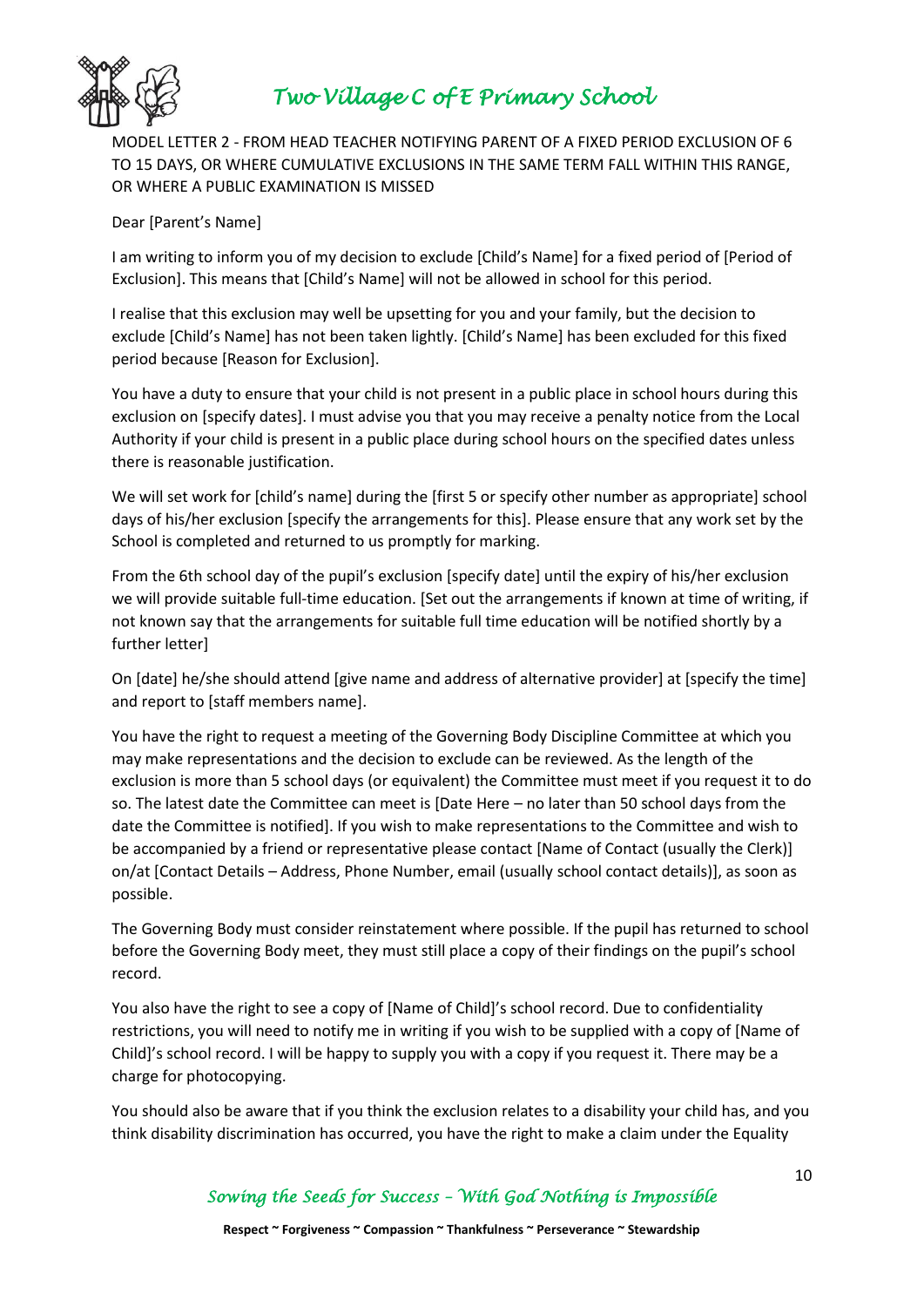

Act 2010 to the First Tier Tribunal (for disability discrimination) or a County Court (for other forms of discrimination). Making a claim would not affect your right to make representations to the Governing

You and [child's name] are requested to attend a reintegration interview with me [alternatively, specify the name of another staff member] at [place] on [date] at [time]. If that is not convenient, please contact the School to arrange a suitable alternative date and time. The purpose of the reintegration interview is to discuss how best your child's return to school can be managed. Failure to attend a reintegration interview will be a factor taken into account by a magistrates' court if, on future application, they consider whether to impose a parenting order on you.

You may find it useful to contact The Coram Children's Legal Centre on 0345 345 4345 for education legal advice for those eligible for Legal Aid. Lines are open from 9.00am to 8.00pm Monday to Friday and from 9.00am to 12.30pm Saturday. www.childrenslegalcentre.com

[Name of Child]'s exclusion expires on [Date] and we expect [Name of Child] to be back in school on [Date] at [Time].

Yours sincerely

[Name]

Headteacher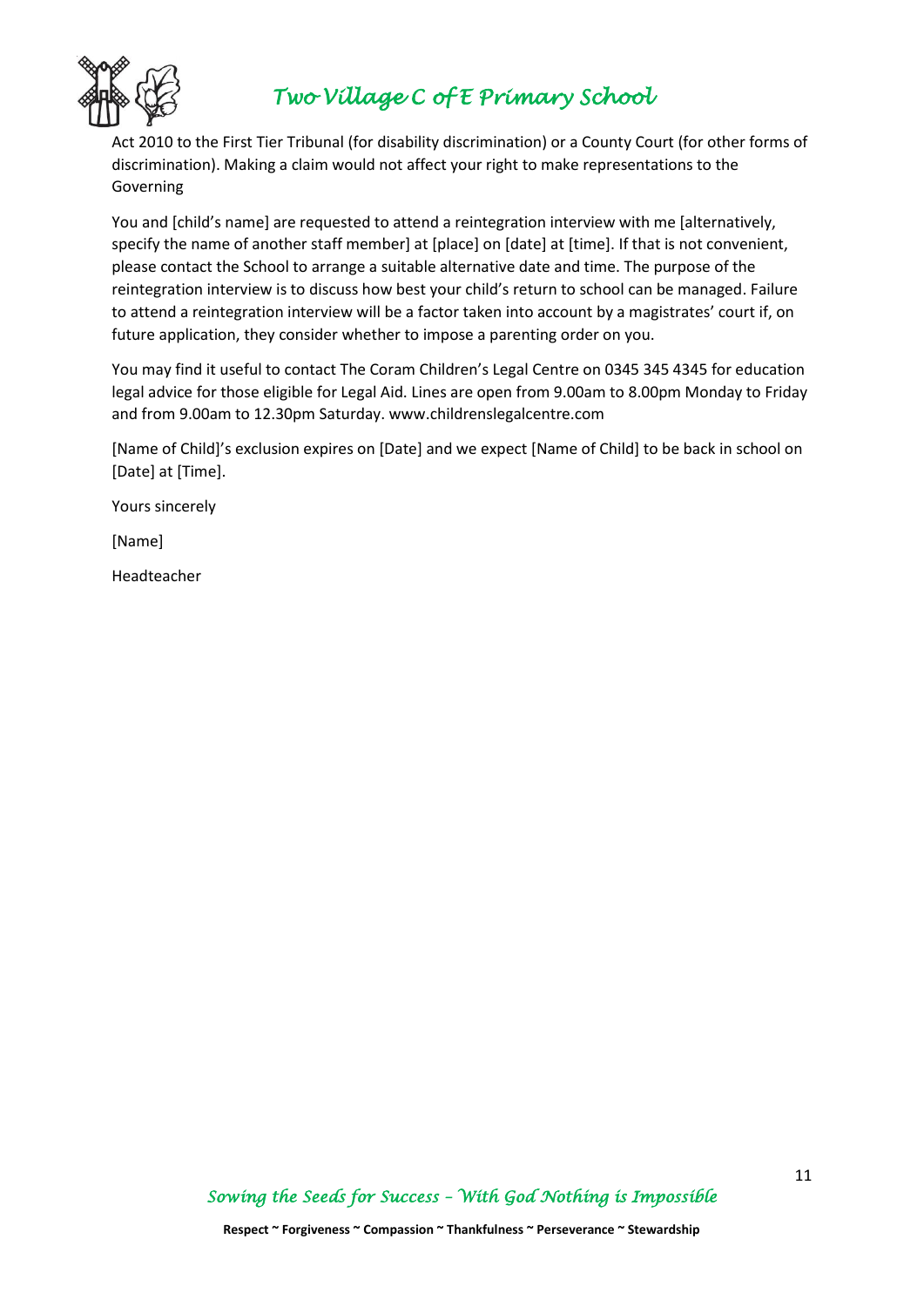

MODEL LETTER 3 - FROM HEAD TEACHER NOTIFYING PARENT OF A FIXED PERIOD EXCLUSION OF 16 DAYS OR MORE, OR WHERE CUMULATIVE EXCLUSIONS IN THE SAME TERM ARE 16 DAYS OR MORE

#### Dear [Parent's Name]

I am writing to inform you of my decision to exclude [Child's Name] for a fixed period of [Period of Exclusion]. This means that [Child's Name] will not be allowed in school for this period.

I realise that this exclusion may well be upsetting for you and your family, but the decision to exclude [Child's Name] has not been taken lightly. [Child's Name] has been excluded for this fixed period because [Reason for Exclusion].

You have a duty to ensure that your child is not present in a public place in school hours during this exclusion on [specify dates]. I must advise you that you may receive a penalty notice from the Local Authority if your child is present in a public place during school hours on the specified dates unless there is reasonable justification.

We will set work for [child's name] during the [first 5 or specify other number as appropriate] school days of his/her exclusion [specify the arrangements for this]. Please ensure that any work set by the School is completed and returned to us promptly for marking.

From the 6th school day of the pupil's exclusion [specify date] until the expiry of his/her exclusion we will provide suitable full-time education. [Set out the arrangements if known at time of writing, if not known say that the arrangements for suitable full time education will be notified shortly by a further letter]

On [date] he/she should attend [give name and address of alternative provider] at [specify the time] and report to [staff members name].

As the length of the exclusion is more than 15 school days (or equivalent) the Governing Body Discipline Committee must automatically meet to consider the exclusion. At this review meeting you may make representations to the Committee if you wish to do so. The latest date the Committee can meet is [Date Here – no later than 15 school days from the date the Discipline Committee is notified]. If you wish to make representations to the Committee and wish to be accompanied by a friend or representative please contact [Name of Contact (usually the Clerk)] on/at [Contact Details – Address, Phone Number, email (usually school contact details)], as soon as possible. You will, whether you choose to make representations or not, be notified by the Clerk to the Committee of the time, date and location of the meeting. The Governing Body must consider reinstatement where possible. If the pupil has returned to school before the Governing Body meet, they must still place a copy of their findings on the pupil's school record.

You should also be aware that if you think the exclusion relates to a disability your child has, and you think disability discrimination has occurred, you have the right to make a claim under the Equality Act 2010 to the First Tier Tribunal (for disability discrimination) or a County Court (for other forms of discrimination). Making a claim would not affect your right to make representations to the Governing Body.

You and [child's name] are requested to attend a reintegration interview with me [alternatively, specify the name of another staff member] at [place] on [date] at [time]. If that is not convenient, please contact the School to arrange a suitable alternative date and time. The purpose of the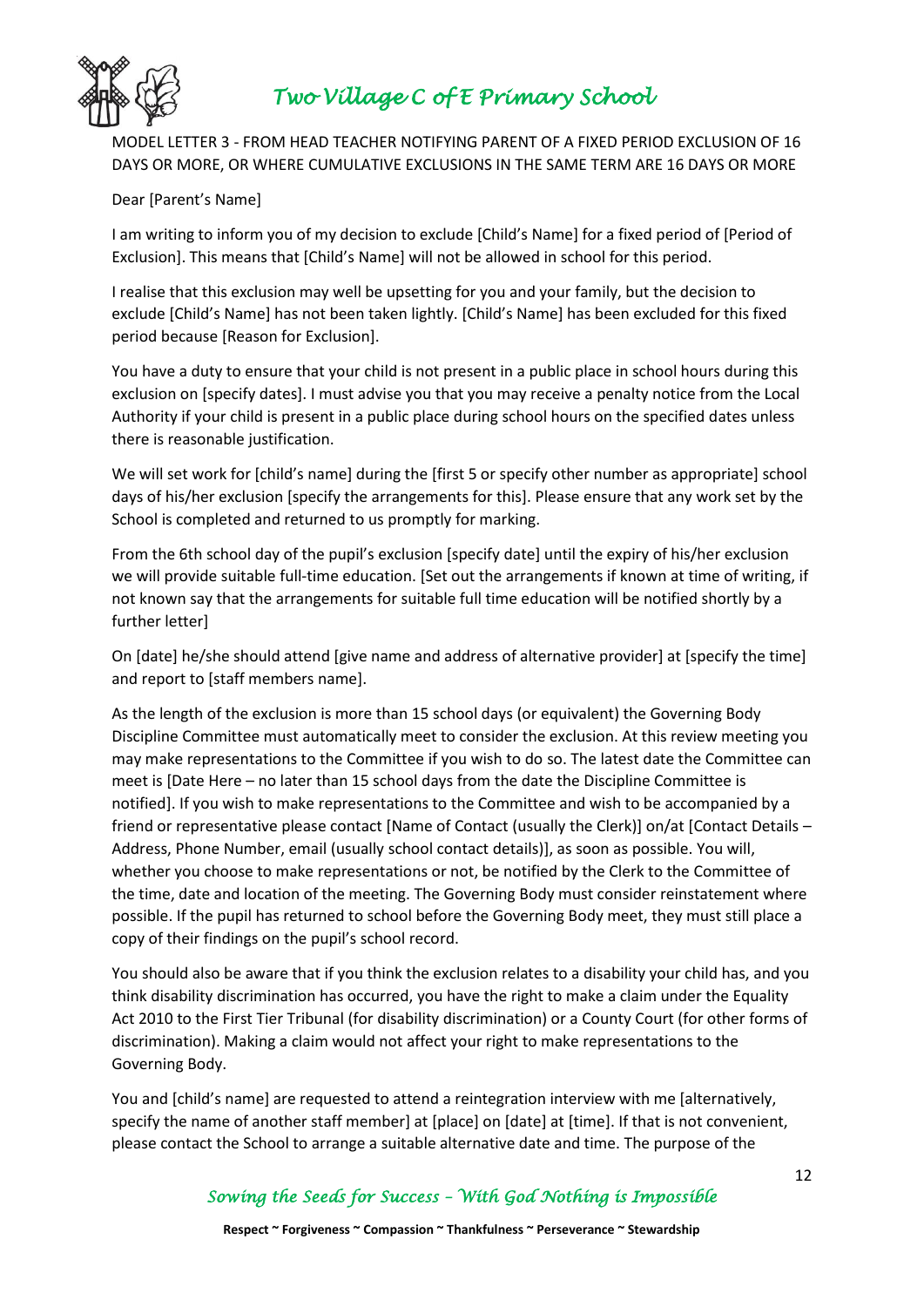

reintegration interview is to discuss how best your child's return to school can be managed. Failure to attend a reintegration interview will be a factor taken into account by a magistrates' court if, on future application, they consider whether to impose a parenting order on you.

You also have the right to see a copy of [Name of Child]'s school record. Due to confidentiality restrictions, you will need to notify me in writing if you wish to be supplied with a copy of [Name of Child]'s school record. I will be happy to supply you with a copy if you request it. There may be a charge for photocopying.

You may find it useful to contact The Coram Children's Legal Centre on 0345 345 4345 for education legal advice for those eligible for Legal Aid. Lines are open from 9.00am to 8.00pm Monday to Friday and from 9.00am to 12.30pm Saturday. www.childrenslegalcentre.com

[Name of Child]'s exclusion expires on [Date] and we expect [Name of Child] to be back in school on [Date] at [Time].

Yours sincerely

[Name]

Headteacher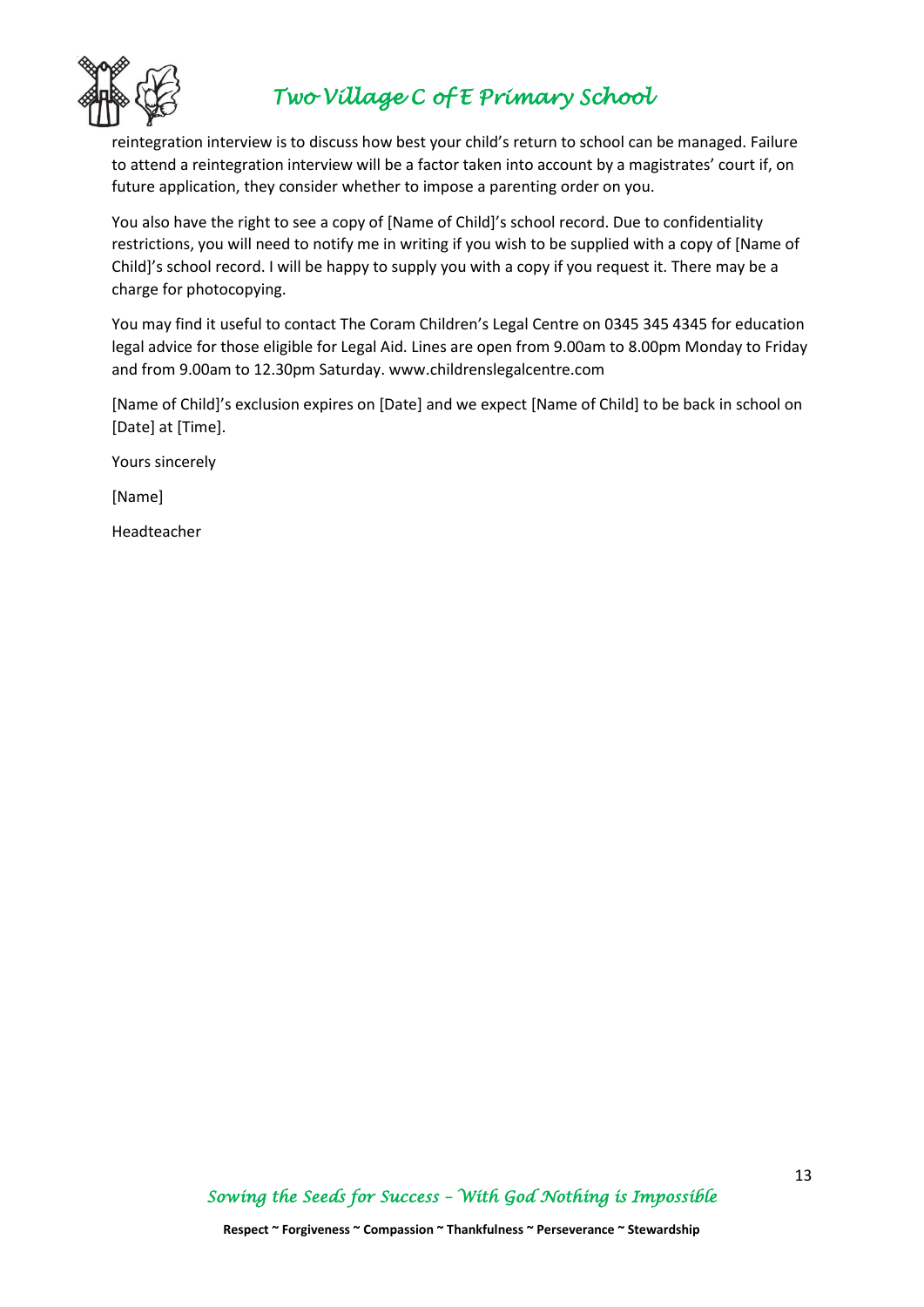

#### MODEL LETTER 4 - FROM HEAD TEACHER NOTIFYING PARENT OF A PERMANENT EXCLUSION

#### Dear [Parent's Name]

I regret to inform you of my decision to exclude [Child's Name] permanently from [Date]. This means that [Child's Name] will not be allowed back to this school pending a meeting of the Governing Body Discipline Committee.

I realise that this exclusion may well be upsetting for you and your family, but the decision to exclude [Child's Name] has not been taken lightly. [Child's Name] has been excluded permanently because [Reason for Exclusion – also include any other relevant previous history here].

You have a duty to ensure that your child is not present in a public place in school hours during this exclusion on [specify dates] unless there is reasonable justification for this. I must advise you that you may receive a penalty notice from the Local Authority if your child is present in a public place during school hours on the specified dates. If so, it will be for you to show reasonable justification.

Alternative arrangements for [child's name] education to continue will be made. For the first five school days of the exclusion we will set work for [child's name] and would ask you to ensure this work is completed and returned promptly to school for marking. From the sixth school day of the exclusion onwards – i.e from [specify date] the Local Authority, will provide suitable full-time education.

As this is a permanent exclusion the Governing Body Discipline Committee will meet to consider the exclusion. At this review meeting you may make representations to the Committee if you wish to do so. The latest date the Committee can meet is [Date Here – no later than 15 school days from the date the Committee is notified]. If you wish to make representations to the Committee and wish to be accompanied by a friend or representative please contact [Name of Contact (usually the Clerk)] on/at [Contact Details – Address, Phone Number, email (usually school contact details)], as soon as possible. You will, whether you choose to make representations or not, be notified by the Clerk to the Committee of the time, date and location of the meeting.

You should also be aware that if you think the exclusion relates to a disability your child has, and you think disability discrimination has occurred, you have the right to make a claim under the Equality Act 2010 to the First Tier Tribunal (for disability discrimination) or a County Court (for other forms of discrimination). Making a claim would not affect your right to make representations to the Governing Body.

You also have the right to see a copy of [Name of Child]'s school record. Due to confidentiality restrictions, you will need to notify me in writing if you wish to be supplied with a copy of [Name of Child]'s school record. I will be happy to supply you with a copy if you request it. There may be a charge for photocopying.

You may find it useful to contact The Coram Children's Legal Centre on 0345 345 4345 for education legal advice for those eligible for Legal Aid. Lines are open from 9.00am to 8.00pm Monday to Friday and from 9.00am to 12.30pm Saturday. www.childrenslegalcentre.com

Yours sincerely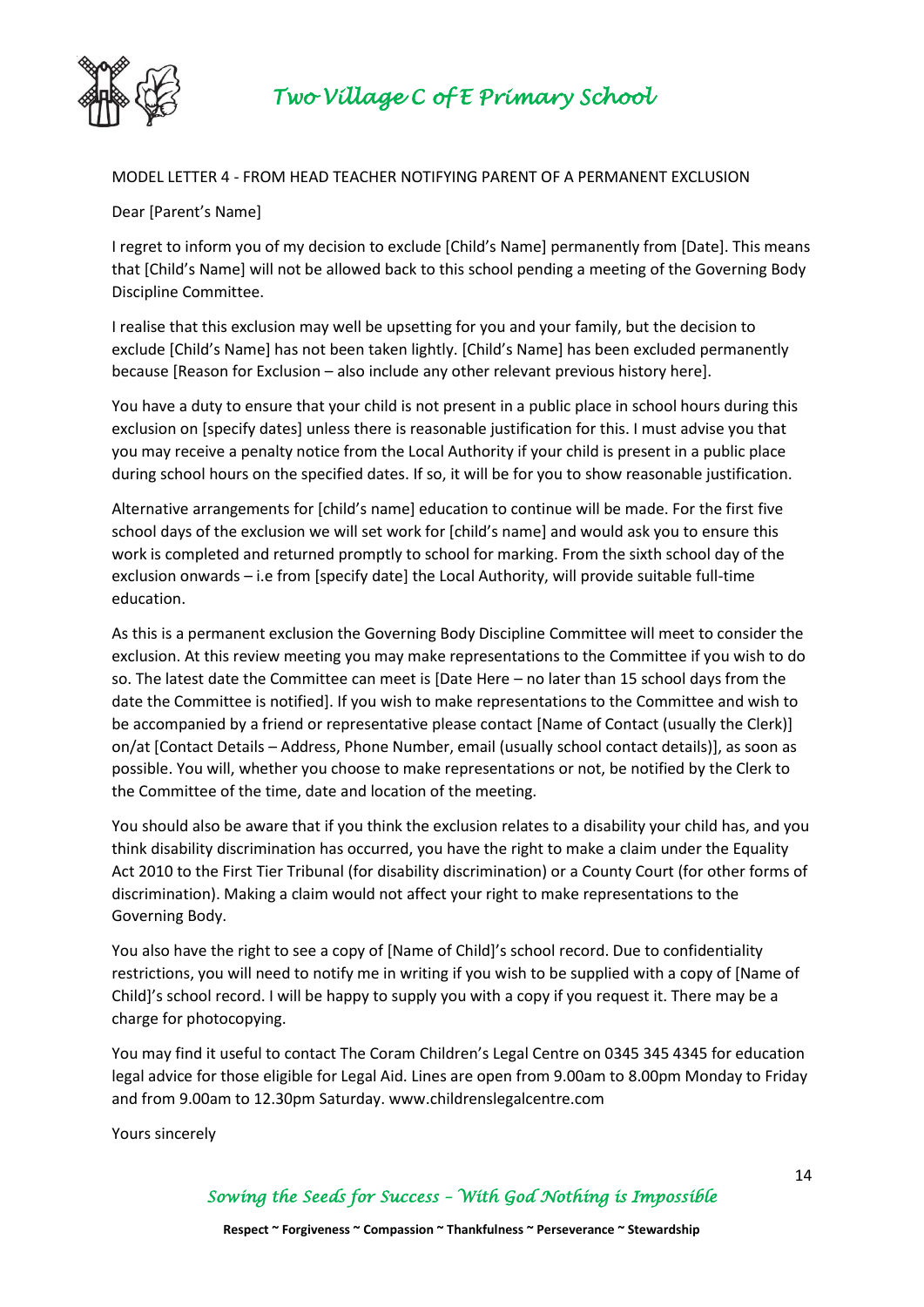

Headteacher

#### **From the clerk to the Governing Body to the parent upholding the permanent exclusion.**

Dear [parent's name]

The meeting of the Governing Body at [school] on [date] considered the decision by [Head Teacher] to permanently exclude your son/daughter. The Governing Body, after carefully considering the representations made and all the available evidence, has decided to uphold [name of pupil's] exclusion.

The reasons for the Governing Body's decision are as follows: [give reasons in as much detail as possible, explaining how they were arrived at]

If you wish for this decision to be reviewed by an Independent Review Panel, please notify [name of clerk to the review panel or address of Essex County Council's Statutory Appeals Service if the school has subscribed to their services – please contact the Alternative Education Commissioning Service if you are unsure which to use] of your request. You must set out the reasons for your review in writing, and, if appropriate this may also include reference to any disability discrimination claim you may wish to make. Please send this notice to by no later than [specify the latest date – the 15th school day after the parents would receive this letter – weekends, bank holidays, school holidays and non-pupil days do not count – please contact the Alternative Education Commissioning Service if you would like us to double check the date you intend to use].

The Review Panel will rehear all facts of the case. If you have fresh evidence to present to the panel you may do so. The panel must meet no later than the 15th school day after the date on which your request for a review is lodged. In exceptional circumstances panels may adjourn the hearing until a later date.

In determining your review the panel can make one of three decisions: they may uphold your child's exclusion, recommend that the Governing Body reconsiders their decision, or quash the decision and direct that the Governing Body considers the exclusion again.

If you have not submitted your request for an Independent Review by [repeat latest date], you will lose your right to do so. Please advise if you have a disability or special needs which would affect your ability to attend the hearing. Also please inform [name of clerk to the review panel] if it would helpful for you to have an interpreter present at the hearing.

You may find it useful to contact The Coram Children's Legal Centre on 0345 345 4345 for education legal advice for those eligible for Legal Aid. Lines are open from 9.00am to 8.00pm Monday to Friday and from 9.00am to 12.30pm Saturday. www.childrenslegalcentre.com

The arrangements currently being made for [child's name] education will continue.

Yours sincerely

[Name]

Clerk to the Governing Body Discipline Committee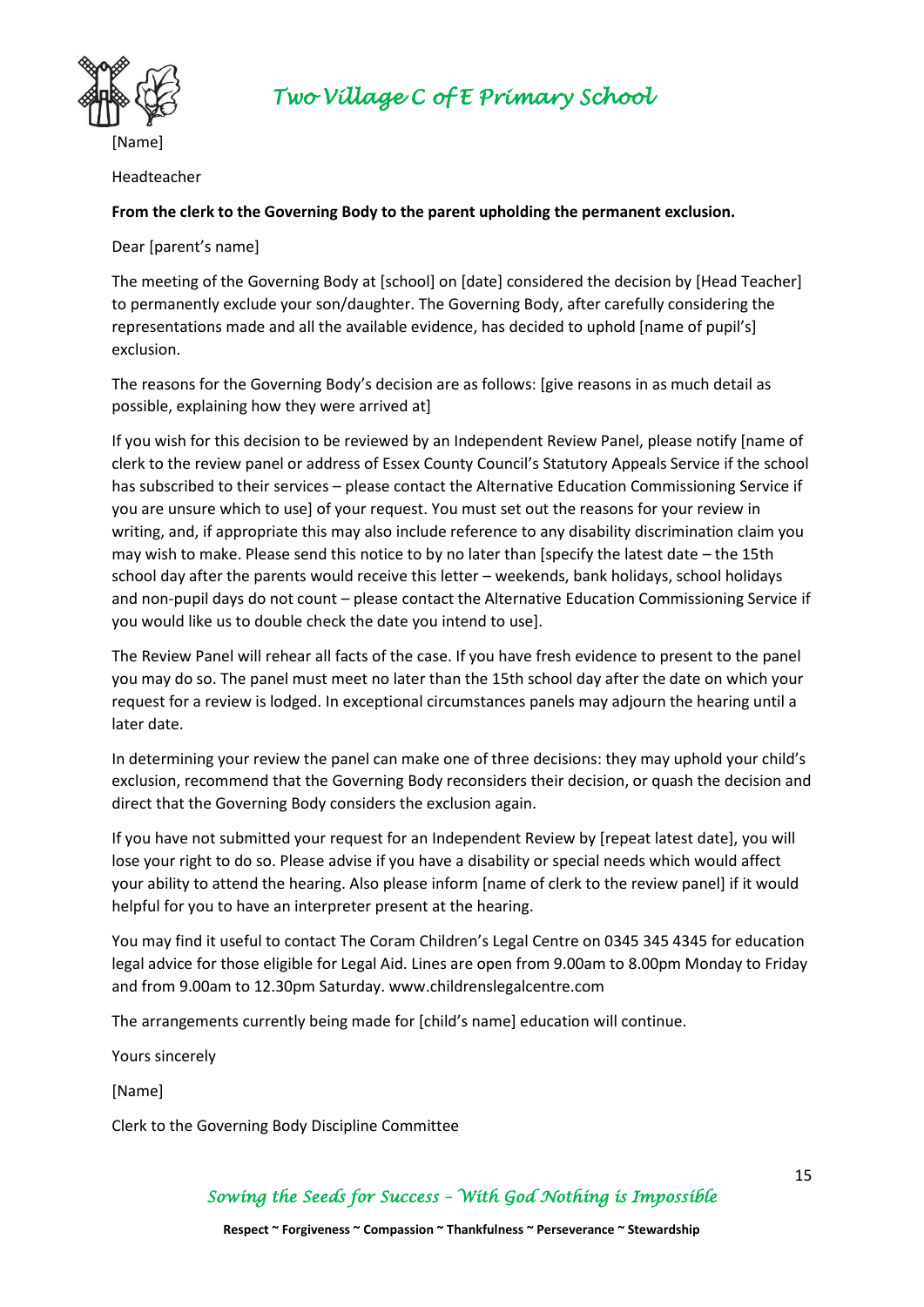

#### **Appendix B – Example of Risk Assessment for Health and Safety**

| Assessing the risk to Health and Safety                                        | <b>Never</b> | <b>Occasionally</b> | Frequently |
|--------------------------------------------------------------------------------|--------------|---------------------|------------|
| Has the pupil been known to threaten other<br>pupils?                          |              |                     |            |
| Has the pupil been known to use sexually<br>offensive or threatening language? |              |                     |            |
| Has the pupil been known to assault another<br>young person?                   |              |                     |            |
| Has the pupil been known to threaten staff?                                    |              |                     |            |
| Has the pupil been known to assault an adult?                                  |              |                     |            |
| Did any assault(s) lead to actual bodily harm?                                 |              |                     |            |
| Did the assault(s) use weapons/objects?                                        |              |                     |            |
| Did the assault(s) lead to medical treatment?                                  |              |                     |            |
| Has the pupil or adult had time off as a result of<br>assaults/threats?        |              |                     |            |
| Has the pupil been known to damage property?                                   |              |                     |            |
| Has the pupil committed any criminal offence?                                  |              |                     |            |
| Has there been any police involvement in<br>previous incidents?                |              |                     |            |
| Has the pupil been known to do him/herself<br>physical harm?                   |              |                     |            |
| Has the pupil had to be physically restrained?                                 |              |                     |            |
| Has the pupil made any allegations against<br>members of staff?                |              |                     |            |
| Has the parent/carer made any allegations<br>against and members of staff?     |              |                     |            |

| Additional Resources or Support (other than routinely available) | <b>Yes</b> | <b>No</b> | Unknown |
|------------------------------------------------------------------|------------|-----------|---------|
| Full time attendance of an additional member of staff            |            |           |         |
| Special training for staff?                                      |            |           |         |